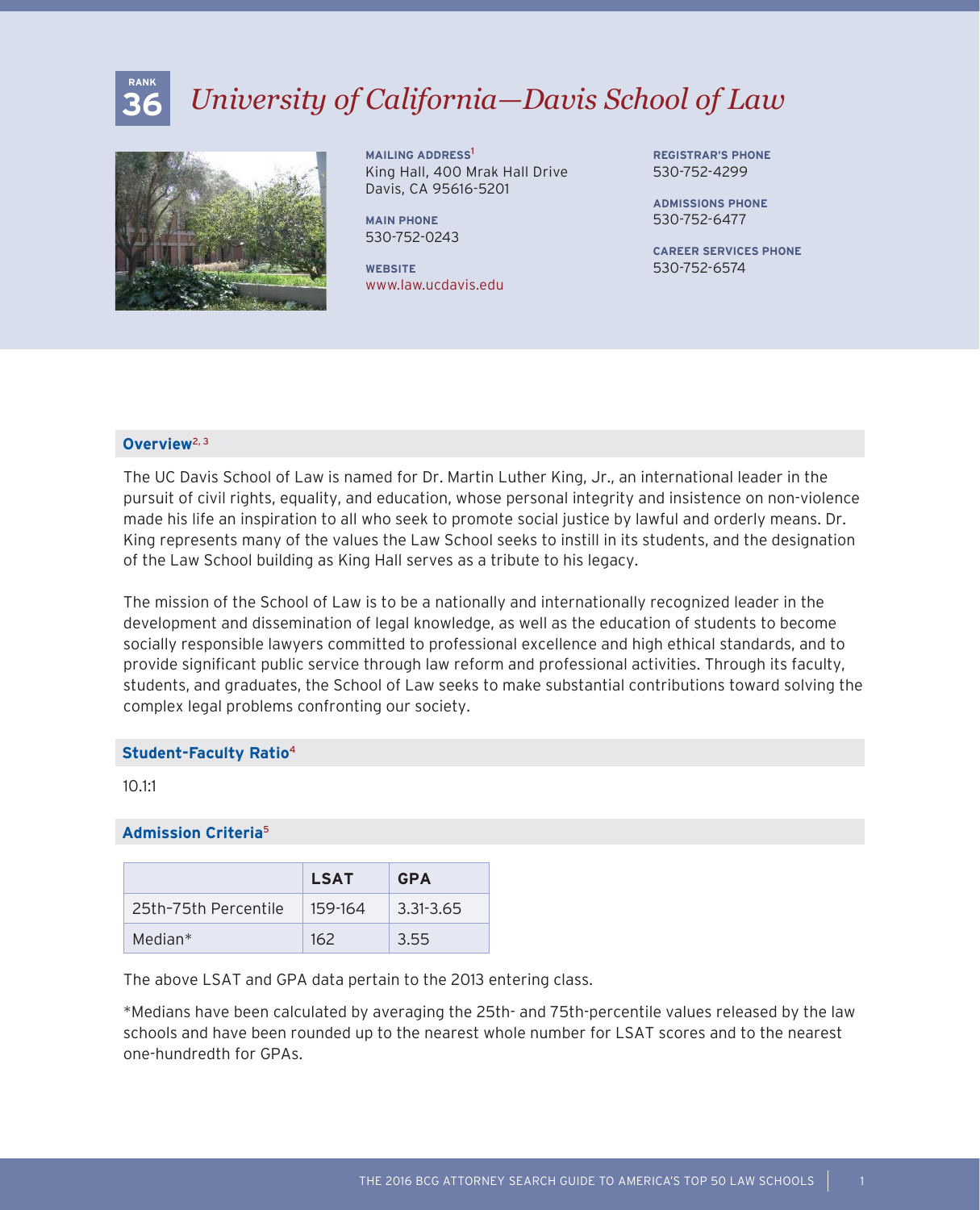## **Admission Statistics**<sup>6</sup>

| Approximate number of applications | 2420  |
|------------------------------------|-------|
| Number accepted                    | 1267  |
| Percentage accepted                | 52.4% |

The above admission details are based on 2013 data.

## **Class Ranking and Grades**<sup>7, 8</sup>

## **Grades**

With a few exceptions, all courses are graded by the following table of letter grades and numerical grade point equivalents:

| A+ or A | 4.0 |
|---------|-----|
| $A -$   | 3.7 |
| B+      | 3.3 |
| B       | 3.0 |
| $B -$   | 2.7 |
| $C+$    | 2.3 |
| C       | 2.0 |
| $C -$   | 1.7 |
| D+      | 1.3 |
| D       | 1.0 |
| D-      | 0.7 |
| F       | 0.0 |

The grade of "A+" may be awarded for extraordinary achievement, and will be recorded on the student's transcript, but will be counted as an "A" when computing a student's grade point average. In most cases, students do not have an option to change the grading mode of a course from graded to non-graded (S/U). Students can choose a graded or non/graded option for Group Study, Law Independent Study, and Independent Writing Projects.

After the end of each semester students receive a cumulative grade point average. This average is computed by dividing the total grade points by the number of credits earned plus the number of credits assigned to any course in which an F was received. Work in other law schools or other parts of this university is not included in the grade point average.

F is a failing grade. Students who receive an F in a course do not earn any credits for that course.

Students who receive an F in an elective course may repeat the course with the dean's permission. Students who receive an F in a required course must repeat the course. Both the F grade and the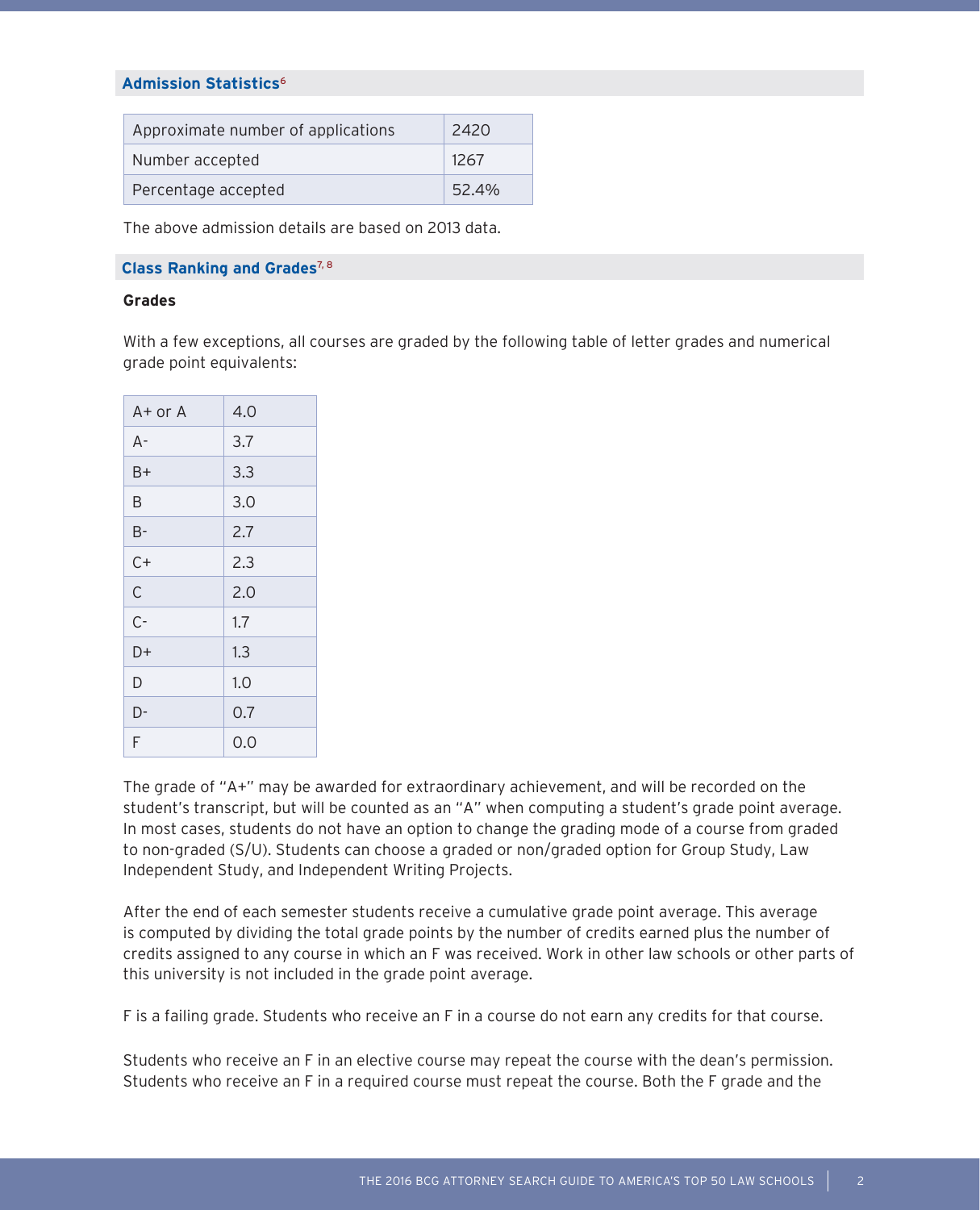grade received upon repeating the course will be used to compute the cumulative grade point average under most circumstances.

An instructor may give an "Incomplete" only when a student's work is of passing quality but is incomplete for good cause. Students who do not satisfactorily complete the course work within the time limit will receive no credit for the course, and the I will be treated as an F in computing the grade point average.

# **Grade Normalization (Curve)**<sup>9</sup>

It is the sense of the faculty that inequity in grading in the first-year sectioned courses should be avoided. In first-year sectioned courses, not including legal research and writing courses, faculty members should distribute grades as follows:

| Grade             | <b>Percentage of Class Receiving</b> |
|-------------------|--------------------------------------|
| $A+$ , $A$ , $A-$ | 20 percent (plus or minus 3 percent) |
| $B + B$ . $B - B$ | 60 percent (plus or minus 3 percent) |
| $C+$ and below    | 20 percent (plus or minus 3 percent) |

# **Honors**<sup>10</sup>

# **Order of the Coif**

UC Davis is a member of the Order of the Coif and in order to be elected to the Order of the Coif, students must be in the top 10% of their graduating class.

## **Awards**<sup>11</sup>

| <b>Name of Award</b>                  | Awarded for/to                           |
|---------------------------------------|------------------------------------------|
| School of Law Medal                   | Highest GPA post 5th Semester            |
| Patrick Hopkins Law Prize             | Law Review Writing Prize                 |
| Witken Award                          | Top grade in selected courses            |
| Academic Excellence                   | Top 10% of first-year class              |
| Order of the Barristers               | Based on the number of students annually |
| Martin Luther King Service Award      | Nominated by third year law students     |
| Theodore M. Pritkin Writing<br>Award  | Journal of Int'l Law and Policy          |
| Moot Ct. Outstanding Oral<br>Advocate | Competition                              |
| Moot Ct. Outstanding Advocate         | Competition                              |
| Moot Court Outstanding Brief          | Competition                              |
| Prof. Frank Environ. Writing<br>Award | Judged by environmental law faculty      |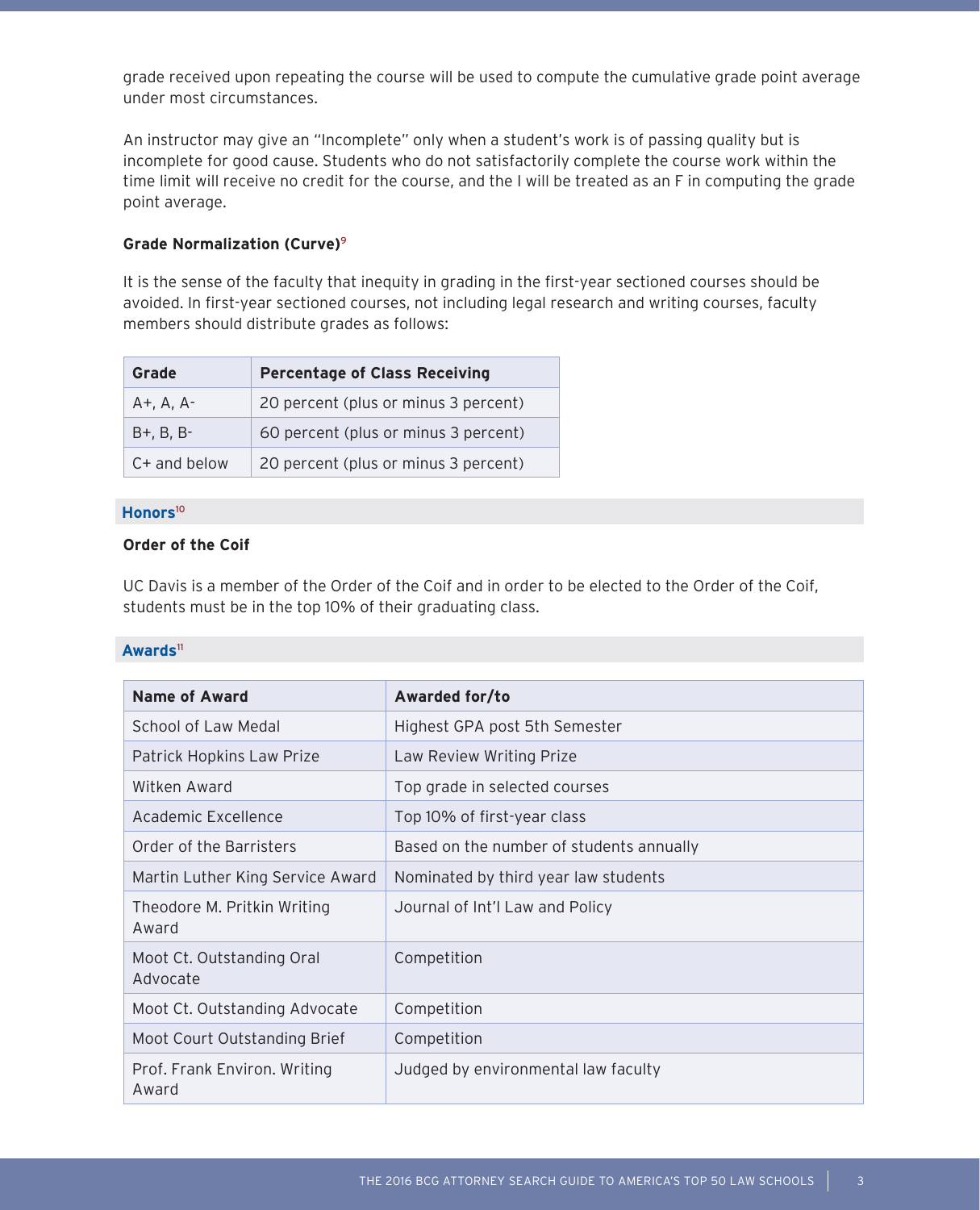## **Journals**<sup>12</sup>

The **UC Davis Law Review** publishes five issues annually. Four issues typically contain scholarly works by professionals and students in the traditional law review format. The fifth issue typically contains symposium pieces that deal in depth with a selected topic of interest to legal scholars and practicing lawyers. Past symposia receiving nation-wide attention explored First Amendment rights in public schools, Katz v. United States and its impact on constitutional criminal procedure, and intellectual property's role in promoting social justice. A student's acceptance into law review is determined by a competitive write-on competition, as opposed to grade point average or faculty appointments.

The **Business Law Journal** is run by dedicated law students who are committed to providing current and valuable legal and business analysis. BLJ was the first business law journal in the nation to electronically publish articles written by professionals, academics, and law students using a concise, journalistic style. BLJ addresses a broad spectrum of issues that fall within the intersection of business and the law, including tax matters, intellectual property concerns, bankruptcy planning, employee benefits, information on the impact of recent legal rulings, and more. BLJ also features interviews conducted by journal members with attorneys and professionals.

**Environs** is a biannual environmental law and policy journal that supports an open forum for the discussion of current environmental issues. Articles explore environmental issues, particularly those pertaining to the state of California.

The **Journal of International Law & Policy** is a biannual journal produced by King Hall students with an interest in international law. The journal's goal is to provide interesting and well-written articles by both students and professionals.

The **Journal of Juvenile Law & Policy** is a biannual publication of the UC Davis School of Law addressing the unique concerns of children, their advocates, and the American legal system. Initially a product of the creativity and activism of a small group of King Hall students, the Journal has evolved into a vigorous scholarly publication committed to providing practical information regarding current juvenile, family, and educational law issues. A unique publication, the Journal is bifurcated to publish both academic works as well as practitioner and juvenile submissions in each volume The ultimate goal of the Journal is to encourage awareness and involvement by the legal community in the various issues facing juveniles today.

#### Moot Court<sup>13</sup>

UC Davis School of Law provides its students with an education that has a unique balance of theory and practice. Each fall semester, a majority of the law school's second-year students participate in Appellate Advocacy (commonly called "Moot Court") as an elective, attending lectures on appellate skills and participating in a series of practice oral arguments. The course in the fall culminates in the law school's annual Moot Court Competition, in which the students participate in appellate arguments which are judged and critiqued by dozens of local attorneys and judges who volunteer their time. Students who continue Appellate Advocacy in the spring semester focus their attention on appellate brief writing. The top students each year are selected to participate in the law school's annual Neumiller Competition, the final round of the law school's Moot Court Competition.

Top King Hall students are selected to represent the law school in the National Moot Court Competition and the Roger Traynor Moot Court Competition (the California state championship). UC Davis School of Law has been very successful in interschool moot court competitions over the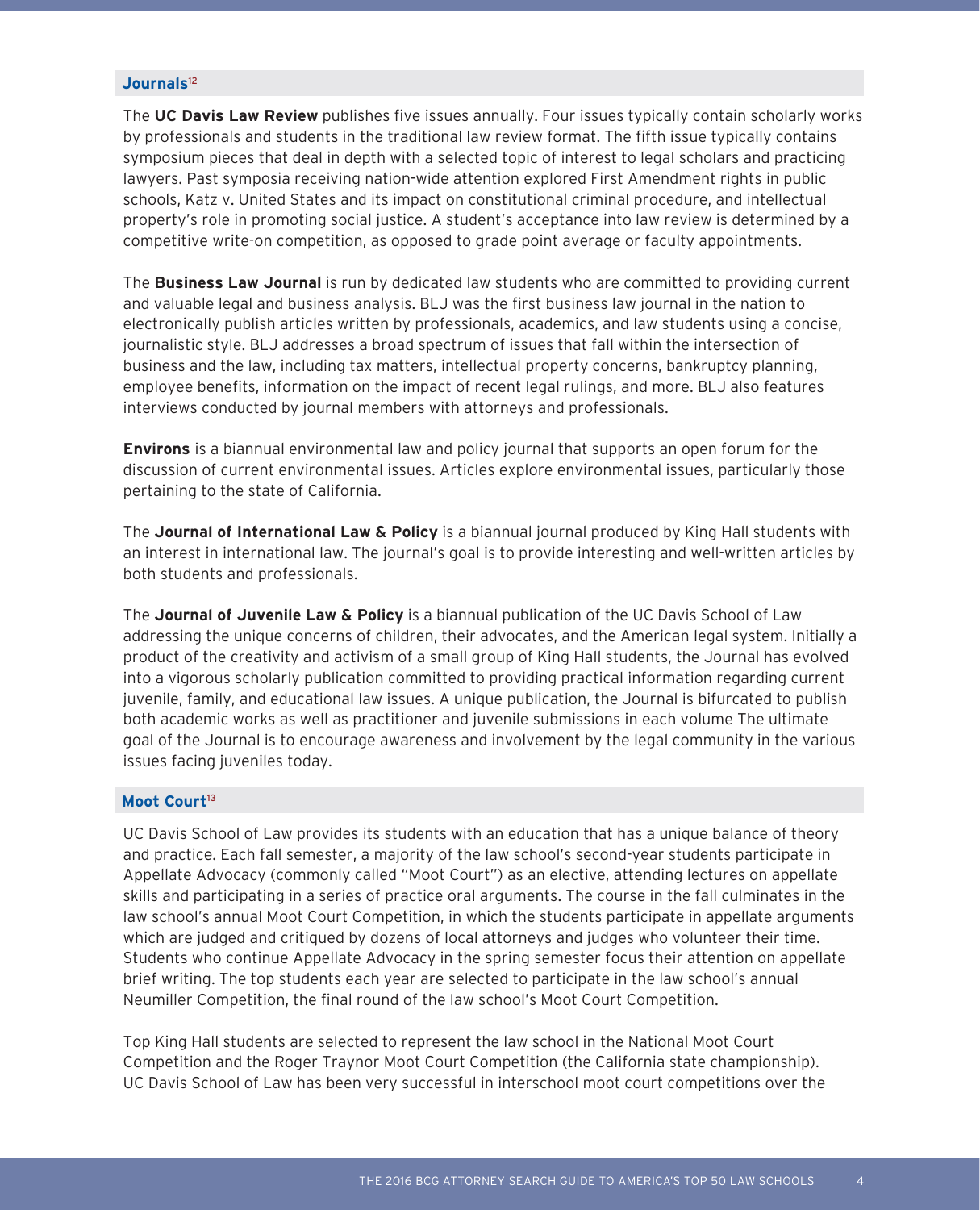years. UC Davis School of Law is a past winner of the state moot court championship, and students on several interschool moot court teams were finalists in other national moot court competitions.

# **Clinical Programs**<sup>14</sup>

The **California Supreme Court Clinic** is the state's only law school clinic focused on litigating cases before the California Supreme Court. Students have the invaluable opportunity to work on actual cases pending before the state's highest court. Under the guidance of a supervising attorney, students research and write draft briefs on behalf of clinic clients. Students enrolled in the clinic explore California Supreme Court practice and procedure, study principles of effective appellate advocacy, and meet with seasoned appellate practitioners from different areas of legal practice.<sup>15</sup>

The **Civil Rights Clinic** allows students to advocate for the civil rights of prisoners and other indigents. Students have addressed far-reaching constitutional issues in the Ninth Circuit and U.S. Supreme Court. Cases have included claims of denial of medical or dental care, correctional officer misconduct, denial of freedom of religion, violation of due process, excessive force, and false imprisonment. Clinic students also are encouraged to investigate matters involving gender, employment, education, housing, and police practices that may give rise to civil rights claims on behalf of indigent clients.<sup>16</sup>

The **Family Protection and Legal Assistance Clinic** provides free legal representation to victims of domestic violence in Yolo County. Every day, the Clinic changes lives by obtaining restraining orders, divorce and custody orders, and the financial support necessary to allow clients to go on with their lives. Before beginning their work in the Clinic, students attend an intensive weekend training session in domestic violence followed by weekly seminars on family law, ethics, pre-trial skills, domestic violence, and other substantive areas of the law. Students then represent clients who are mostly poor and working women in cases of child custody and visitation, child support, dissolutions, property division, and other family law matters. In recent years, students have tackled a modern-day legal problem of harassment on the internet. With cyber bullying and sexting on the rise, students are producing educational materials and delivering presentations on the cutting-edge legal issues surrounding cyber bullying, sexting, and sextortion.<sup>17</sup>

The **Immigration Law Clinic** was one of the first of its kind in the United States. Given its proximity to the Central Valley, California's agricultural center, the Clinic is in a unique position to serve the state's large community of both documented and undocumented immigrants. Over the years, the Clinic has represented people from all over the world, including Africa, Asia, the Caribbean, Central America, Mexico, and Eastern Europe. Students litigate on behalf of immigrants facing removal proceedings, provide legal assistance to immigration detainees, provide counsel to public defenders in connection with the U.S. Supreme Court's Padilla v. Kentucky decision, provide legal support to unaccompanied immigrant minors and immigrants eligible for Deferred Action for Childhood Arrivals (DACA), and provide education, outreach, and legal services to immigrants seeking to integrate and participate in civic and political society.18, 19

The **Prison Law Clinic** allows students to use their legal skills to assist persons with problems related to incarceration in state prison. Students advocate on their clients' behalf with officials at the institution where the prisoner is housed, as well as by filing formal grievances with the California Department of Corrections. The Clinic is especially beneficial to students who wish to learn the art of negotiating and the intricacies of administrative law. Students who wish to practice criminal law, prosecution or defense, can learn about the California state prison system.20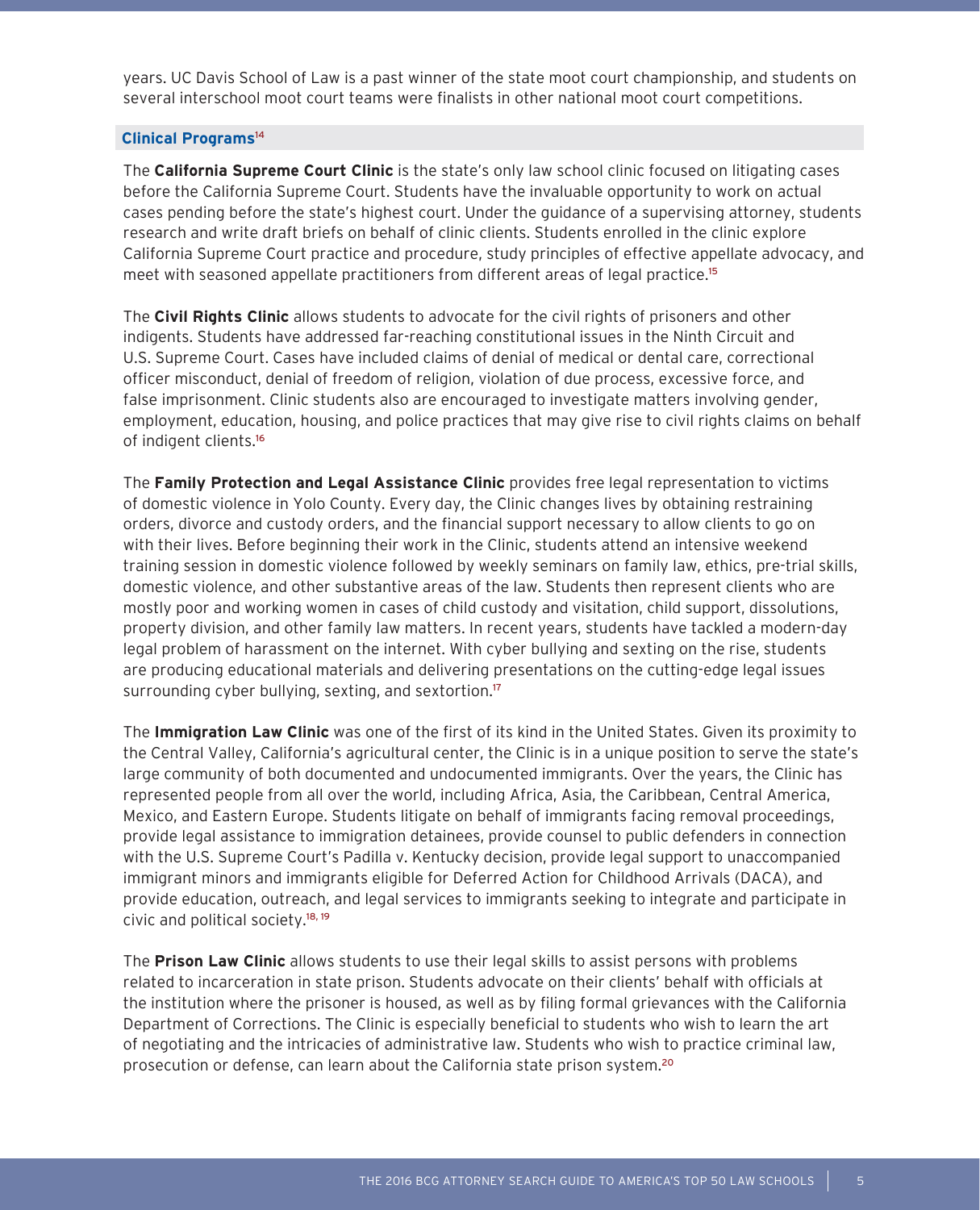The **Social Justice Clinic** is a project of the Aoki Center for Critical Race & Nation Studies. The project seeks to foster student excellence in critical race theory with initiatives that connect learned theory to practice, improving the lives of subordinated groups. Students critically examine the racial impacts of the criminal justice system at the same time they represent clients in the system. Under the supervision of professors, students litigate cases in the areas of criminal defense, workers' rights, environmental justice, and other areas related to critical race theory. In a recent project, the Clinic collaborated with the Federal Defender office in the Eastern District of California to represent clients on appeal in several cases; the Clinic won each of the cases that students worked on during the semester.<sup>21</sup>

## **Placement Facts<sup>22</sup>**

# **Starting Salaries (2012 Graduates Employed Full-Time)**

| Private sector (25th-75th percentile) | \$62,000 - \$145,000 |  |
|---------------------------------------|----------------------|--|
| Private sector - Median               | \$85,000             |  |
| Public service - Median               | \$56,000             |  |

## **Employment Details**

| Graduates known to be employed at graduation                | 45.5%    |
|-------------------------------------------------------------|----------|
| Graduates known to be employed nine months after graduation | $67.8\%$ |

## **Areas of Legal Practice**

| <b>Graduates Employed In</b>         | Percentage |
|--------------------------------------|------------|
| Law Firms                            | 49.2%      |
| Business and Industry                | $11.3\%$   |
| Government                           | 12.4%      |
| <b>Public Interest Organizations</b> | 7.3%       |
| Judicial Clerkships                  | 2.8%       |
| Academia                             | 16.4%      |
| Unknown                              | 0.6%       |

# Externships/Internships<sup>22, 23</sup>

# **Externships**

King Hall offers eight Externship programs that are comprised of outside placements and closely supervised by King Hall faculty:

- Judicial Process
- Employment Relations
- Federal Taxation
- Public Interest
- Legislative Process
- Criminal Justice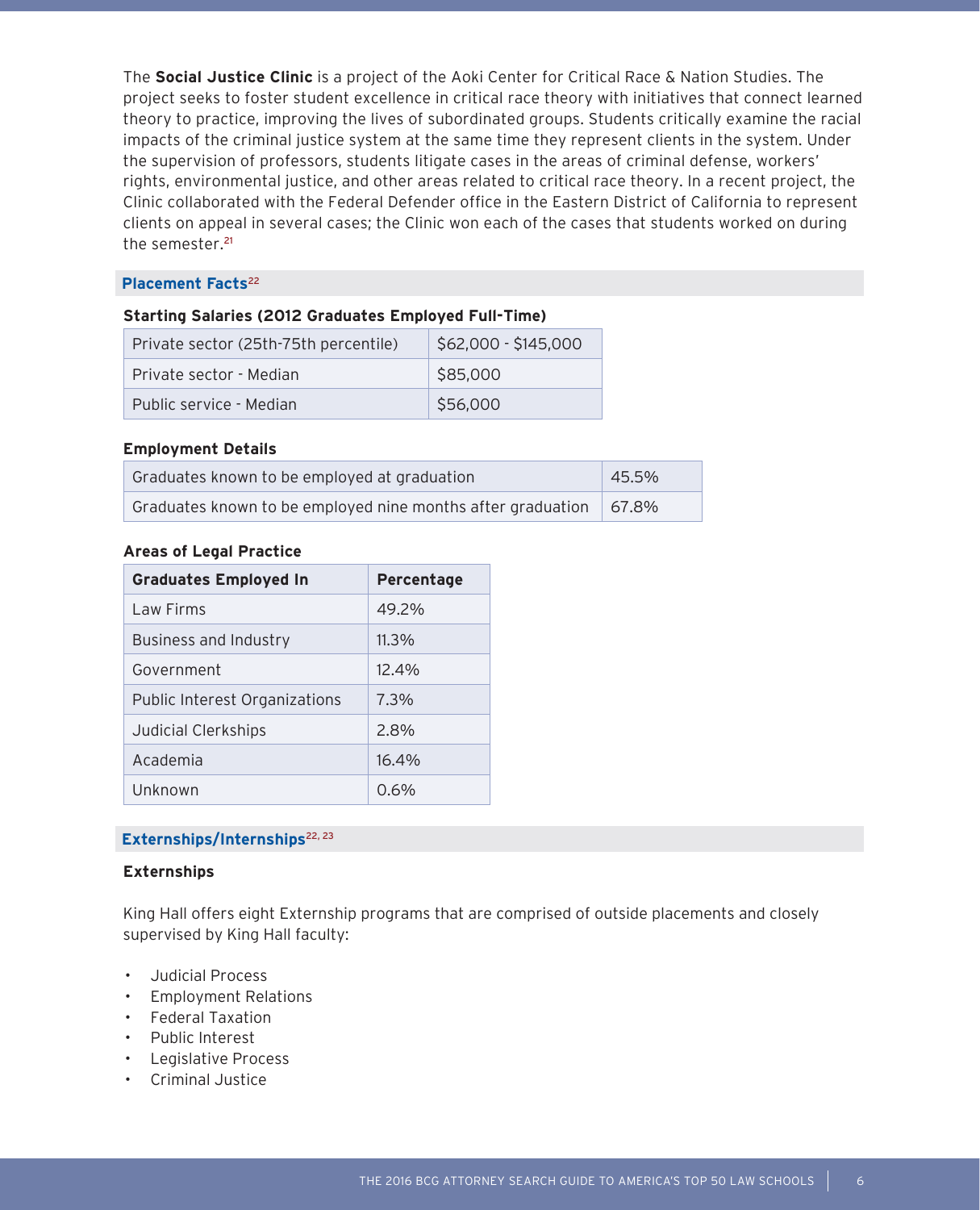- Intellectual Property
- Environmental Law

The **UCDC Law Program** is a uniquely collaborative semester-long externship program in Washington, D.C., combining a weekly seminar with a full-time field placement to offer law students an unparalleled opportunity to learn how federal statutes, regulations, and policies are made, changed, and understood in the nation's capital. Students are immersed in the theory and practice of Washington lawyering, and students have contact with all three branches of the federal government, independent regulatory agencies, advocacy nonprofits, and the media.

# **Student Organizations**<sup>24, 25</sup>

- ACLU at King Hall
- Agriculture Law Society
- American Bar Association, Law Student Division
- American Constitution Society
- Asian Pacific American Law Students Association
- Bahá'í Law Student Association
- Black Law Students Association
- Christian Legal Society
- Coalition for Diversity
- Criminal Law Association
- Entertainment and Sports Law Society
- Environmental Law Society
- Federal Bar Association King Hall Student Division
- Federalist Society
- Filipino Law Students Association
- Humanitarian Aid Legal Organization
- Immigration Law Association
- International Law Society
- J. Reuben Clark Law Society
- Jewish Law Student Association
- King Hall Animal Law Forum
- King Hall Board Game Society
- King Hall Budget Policy Committee
- King Hall Cooperative Nursery
- King Hall Families
- King Hall Futbol Club
- King Hall Health Law Association
- King Hall Intellectual Property Law Association
- King Hall Korean American Law Students Association
- King Hall Labor and Employment Law Association
- King Hall Legal Foundation
- King Hall Negotiations Team
- King Hall Veterans Association
- King Hall Wine Law Society
- King Hall Women's Law Association
- Lambda Law Students Association
- La Raza Law Students Association
- Law Cappella